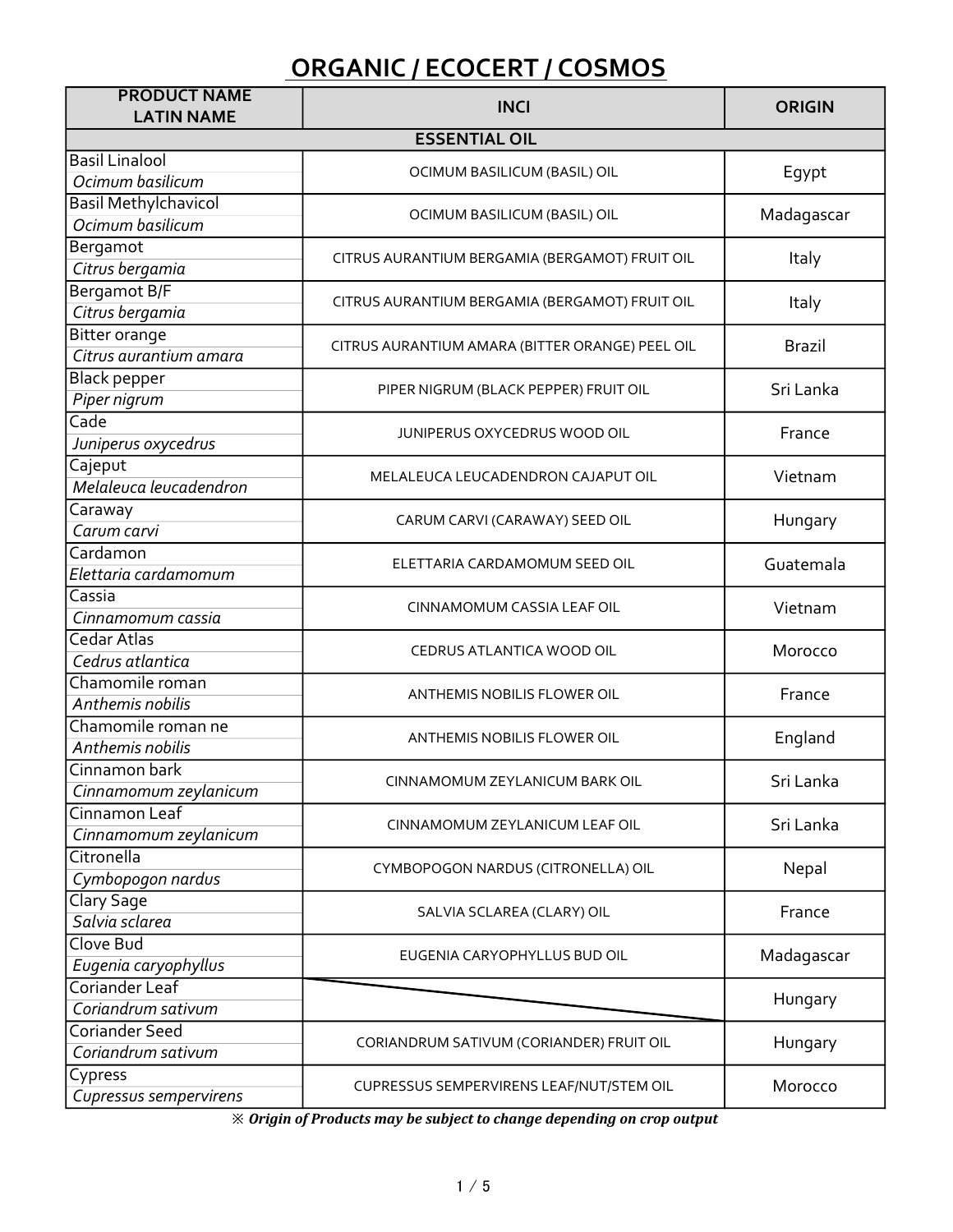| <b>PRODUCT NAME</b><br><b>LATIN NAME</b> | <b>INCI</b>                                 | <b>ORIGIN</b> |
|------------------------------------------|---------------------------------------------|---------------|
|                                          | <b>ESSENTIAL OIL</b>                        |               |
| Douglas Fir                              |                                             |               |
| Pseudotsuga menziesii                    |                                             | France        |
| Eucalyptus Citriodora                    |                                             |               |
| Eucalyptus citriodora                    | EUCALYPTUS CITRIODORA OIL                   | <b>Brazil</b> |
| Eucalyptus Globulus                      |                                             |               |
| Eucalyptus globulus                      | EUCALYPTUS GLOBULUS LEAF OIL                | Portugal      |
| Eucalyptus Radiata                       |                                             |               |
| Eucalyptus radiata                       | EUCALYPTUS RADIATA LEAF/STEM OIL            | Australia     |
| Eucalyptus Radiata AU                    |                                             |               |
| Eucalyptus radiata                       | EUCALYPTUS RADIATA LEAF/STEM OIL            | Australia     |
| Everlasting                              |                                             |               |
| Helichrysum italicum                     | HELICHRYSUM ITALICUM FLOWER OIL             | France        |
| Geranium Bourbon                         |                                             |               |
| Pelargonium graveolens                   | PELARGONIUM GRAVEOLENS OIL                  | Egypt         |
| German Chamomile                         |                                             |               |
| Matricaria chamomilla                    | CHAMOMILLA RECUTITA (MATRICARIA) FLOWER OIL | Hungary       |
| Ginger                                   | ZINGIBER OFFICINALE (GINGER) ROOT OIL       | Sri Lanka     |
| Zingiber Officinale                      |                                             |               |
| <b>Grapefruit White</b>                  | CITRUS GRANDIS (GRAPEFRUIT) PEEL OIL        | America       |
| Citrus paradisi                          |                                             |               |
| Juniperberry                             | JUNIPERUS COMMUNIS FRUIT OIL                | Bulgaria      |
| juniperus communis                       |                                             |               |
| Lavande fine                             | LAVANDULA ANGUSTIFOLIA (LAVENDER) OIL       | France        |
| Lavandula angustifolia                   |                                             |               |
| Lavandin Abrialis                        | LAVANDULA HYBRIDA OIL                       | France        |
| Lavandula hybrida                        |                                             |               |
| Lavandin Grosso                          | LAVANDULA HYBRIDA OIL                       | France        |
| Lavandula hybrida                        |                                             |               |
| Lavandin Super                           | LAVANDULA HYBRIDA OIL                       | France        |
| Lavandula hybrida                        |                                             |               |
| Lavender                                 | LAVANDULA ANGUSTIFOLIA (LAVENDER) OIL       | France        |
| Lavandula angustifolia                   |                                             |               |
| Lemon                                    | CITRUS LIMON (LEMON) PEEL OIL               | Italy         |
| Citrus limon                             |                                             |               |
| Lemon Myrtle                             | BACKHOUSIA CITRIODORA LEAF OIL              | Australia     |
| Backhousia citriodora                    |                                             |               |
| Lemongrass                               | <b>CYMBOPOGON FLEXUOSUS OIL</b>             | India         |
| Cymbopogon flexuosus                     |                                             |               |
| Lime                                     | CITRUS AURANTIFOLIA (LIME) OIL              | Mexico        |
| Citrus aurantifolia                      |                                             |               |
| Mandarin Green                           | CITRUS NOBILIS (MANDARIN ORANGE) PEEL OIL   | <b>Brazil</b> |
| Citrus reticulata                        |                                             |               |
| Mandarin Red                             | CITRUS NOBILIS (MANDARIN ORANGE) PEEL OIL   | Italy         |
| Citrus reticulata                        |                                             |               |
| <b>Mint Arvensis</b>                     | MENTHA ARVENSIS LEAF OIL                    | India         |
| Mentha arvensis                          |                                             |               |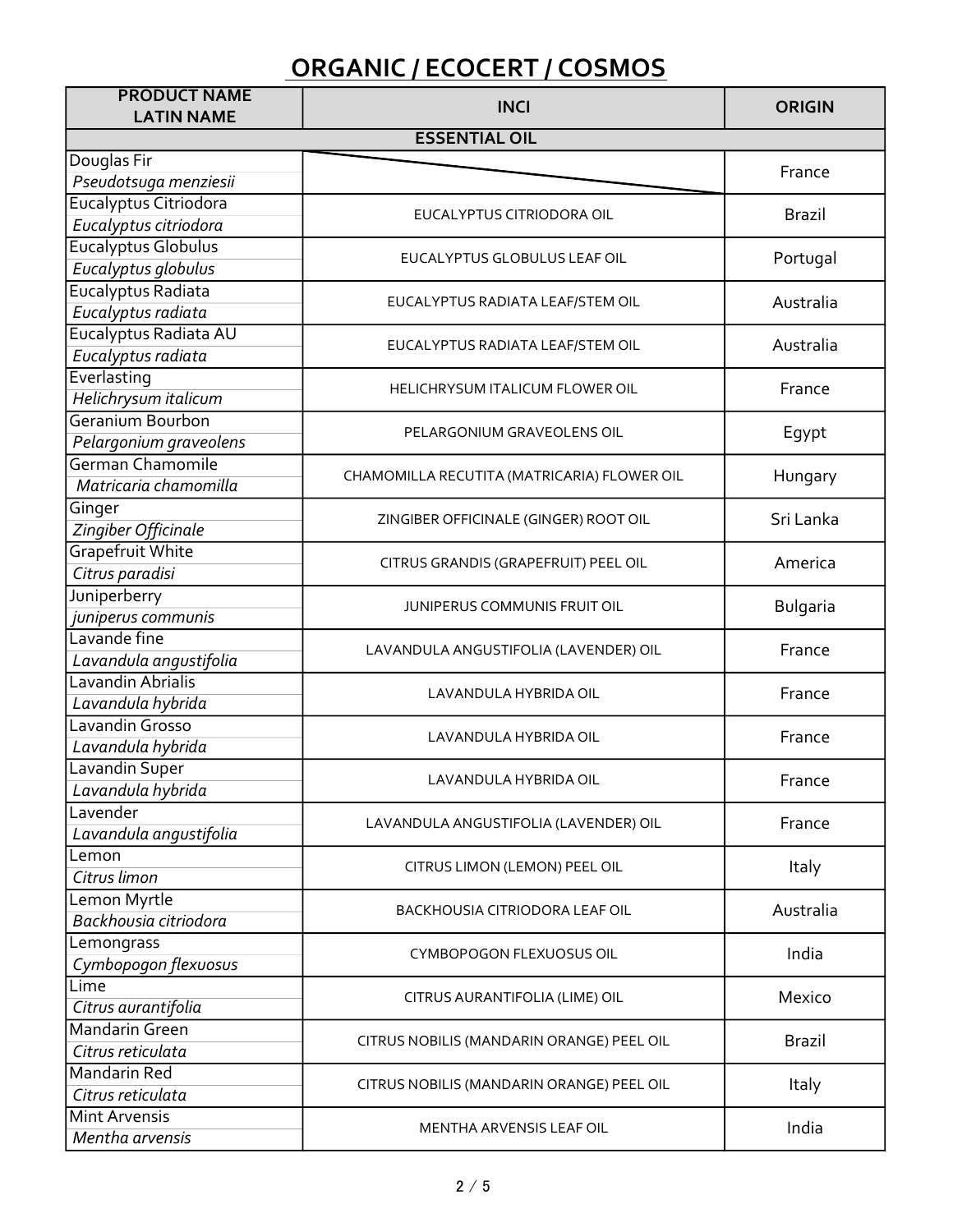PRODUCT NAME LATIN NAME

| <b>ESSENTIAL OIL</b>           |                                                      |               |  |
|--------------------------------|------------------------------------------------------|---------------|--|
| Myrtle                         | MYRTUS COMMUNIS OIL                                  | Morocco       |  |
| Myrtus communis                |                                                      |               |  |
| Niaouli                        | MELALEUCA VIRIDIFLORA LEAF OIL                       | Madagascar    |  |
| Melaleuca viridiflora          |                                                      |               |  |
| Nutmeg                         | MYRISTICA FRAGRANS (NUTMEG) KERNEL OIL               | Sri Lanka     |  |
| Myristica fragrans             |                                                      |               |  |
| Palmarosa                      | <b>CYMBOPOGON MARTINI OIL</b>                        | Nepal         |  |
| Cympogon martinii motia        |                                                      |               |  |
| Peppermint                     | MENTHA PIPERITA (PEPPERMINT) OIL                     | India         |  |
| Mentha piperita                |                                                      |               |  |
| Petitgrain Bigaradier          | CITRUS AURANTIUM AMARA (BITTER ORANGE) LEAF/TWIG OIL | Paraguay      |  |
| Citrus aurantium L. ssp amara  |                                                      |               |  |
| Pine Sylvestris                | PINUS SYLVESTRIS LEAF OIL                            | France        |  |
| Pinus sylvestris               |                                                      |               |  |
| Camomille Romaine EX           | <b>ANTHEMIS NOBILIS FLOWER OIL</b>                   | Hungary       |  |
| Anthemis nobilis               |                                                      |               |  |
| Rose                           | ROSA DAMASCENA FLOWER OIL                            | Bulgaria      |  |
| Rosa damascena                 |                                                      |               |  |
| Rosemary Camphor               | ROSMARINUS OFFICINALIS (ROSEMARY) LEAF OIL           | Spain         |  |
| Rosmarinus officinalis         |                                                      |               |  |
| <b>Rosemary Cineole</b>        | ROSMARINUS OFFICINALIS (ROSEMARY) LEAF OIL           | Tunisia       |  |
| Rosmarinus officinalis         |                                                      |               |  |
| Rosemary Verbenon              | ROSMARINUS OFFICINALIS (ROSEMARY) LEAF OIL           | France        |  |
| Rosmarinus officinalis         |                                                      |               |  |
| Rosewood                       | ANIBA ROSAEODORA (ROSEWOOD) WOOD OIL                 | <b>Brazil</b> |  |
| Aniba rosaeodora               |                                                      |               |  |
| Sage Lavandulifolia            |                                                      | Spain         |  |
| Salvia lavandulifolia          |                                                      |               |  |
| Sage Officinalis               | SALVIA OFFICINALIS (SAGE) OIL                        | Bosnia and    |  |
| Salvia offinalis               |                                                      | Herzegovina   |  |
| Shiso                          |                                                      | Bulgaria      |  |
| Perilla frutescens var. crispa |                                                      |               |  |
| Spanish Marjoram               | THYMUS MASTICHINA FLOWER OIL                         | Spain         |  |
| Thymus mastichina              |                                                      |               |  |
| Spearmint                      | MENTHA VIRIDIS (SPEARMINT) LEAF OIL                  | South Africa  |  |
| Mantha spicata                 |                                                      |               |  |
| Spike Lavender                 |                                                      | Spain         |  |
| Lavandula latifolia            |                                                      |               |  |
| <b>Star Anis</b>               | <b>ILLICIUM VERUM FRUIT OIL</b>                      | Vietnam       |  |
| Illicium verum Hook .f.        |                                                      |               |  |
| <b>Sweet Fennel</b>            | FOENICULUM VULGARE (FENNEL) OIL                      | Egypt         |  |
| Foeniculum vulgare var dulce   |                                                      |               |  |
| Sweet Marjoram                 | ORIGANUM MAJORANA LEAF OIL                           | Egypt         |  |
| Origanum majorana              |                                                      |               |  |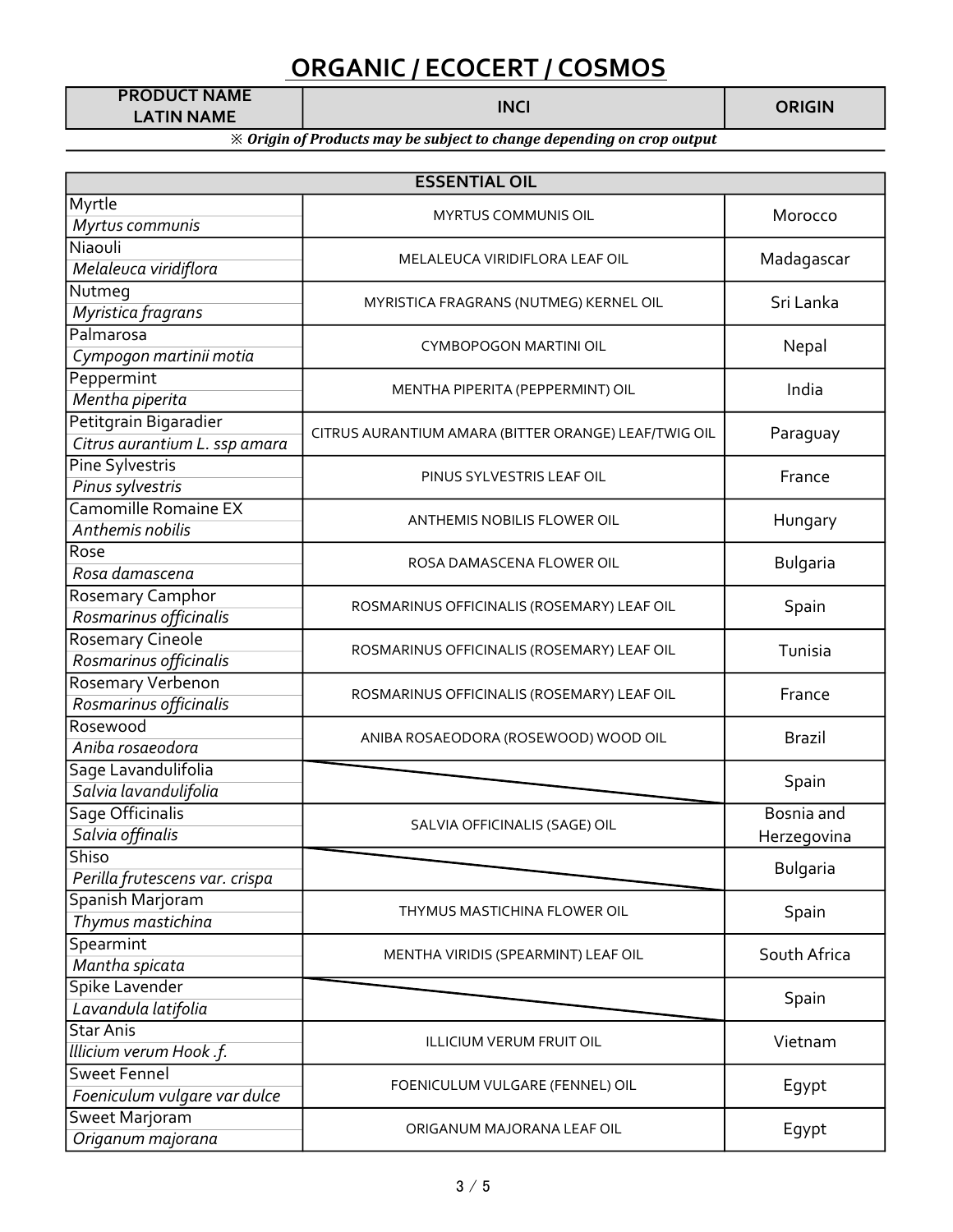| <b>PRODUCT NAME</b> |      |  |
|---------------------|------|--|
| <b>LATIN NAME</b>   | INCI |  |

#### ※ Origin of Products may be subject to change depending on crop output

| <b>ESSENTIAL OIL</b>        |                                              |               |
|-----------------------------|----------------------------------------------|---------------|
| Sweet Orange                | CITRUS AURANTIUM DULCIS (ORANGE) OIL         | <b>Brazil</b> |
| Citrus sinensis             |                                              |               |
| Tea Tree                    | MELALEUCA ALTERNIFOLIA (TEA TREE) LEAF OIL   | China         |
| Melaleuca alternifolia      |                                              |               |
| <b>Thyme Linalool</b>       |                                              | Spain         |
| Thymus zygis                |                                              |               |
| Thyme Zygis                 |                                              | Spain         |
| Thymus zygis                |                                              |               |
| Turpentine                  | <b>TURPENTINE</b>                            | Portugal      |
| Pinus pinaster              |                                              |               |
| Vetiver                     | <b>VETIVERIA ZIZANOIDES ROOT OIL</b>         | Madagascar    |
| Vetiveria zizanoides        |                                              |               |
| White Mugwort               |                                              | Morocco       |
| Altemisia herba alba        |                                              |               |
| <b>Winter Savory</b>        | SATUREIA MONTANA OIL                         | France        |
| Satureja montana            |                                              |               |
| Wintergreen                 | GAULTHERIA PROCUMBENS (WINTERGREEN) LEAF OIL | Nepal         |
| Gaultheria procumbens       |                                              |               |
| Ylang Ylang 1               | CANANGA ODORATA FLOWER OIL                   | Madagascar    |
| Cananga odorata             |                                              |               |
| Ylang Ylang 2               | CANANGA ODORATA FLOWER OIL                   | Madagascar    |
| Cananga odorata             |                                              |               |
| Ylang Ylang 3               | CANANGA ODORATA FLOWER OIL                   | Madagascar    |
| Cananga odorata             |                                              |               |
| <b>Ylang Ylang Complete</b> | CANANGA ODORATA FLOWER OIL                   | Madagascar    |
| Cananga odorata             |                                              |               |

| <b>FLOWER WATER</b> |                                       |                 |
|---------------------|---------------------------------------|-----------------|
| Rose water          |                                       |                 |
| Rosa damascena      | ROSA DAMASCENA FLOWER WATER           | <b>Bulgaria</b> |
|                     | <b>VEGETABLE OIL</b>                  |                 |
| Apricot Kernel      | PRUNUS ARMENIACA (APRICOT) KERNEL OIL | Turkey          |
| Prunus armeniaca    |                                       |                 |
| Argan               | ARGANIA SPINOSA KERNEL OIL            | Morocco         |
| Argania spinosa     |                                       |                 |
| Avocado             | PERSEA GRATISSIMA (AVOCADO) OIL       | Israel          |
| Persea Gratissima   |                                       |                 |
| Baobab              | ADANSONIA DIGITATA SEED OIL           | Kenya           |
| Adansonia digitata  |                                       |                 |
| <b>Grape Seed</b>   | VITIS VINIFERA (GRAPE) SEED OIL       | South Africa    |
| Vitis vinifera      |                                       |                 |
| Hazelnut            | CORYLUS AVELLANA (HAZEL) SEED OIL     | France          |
| Corylus avellana    |                                       |                 |